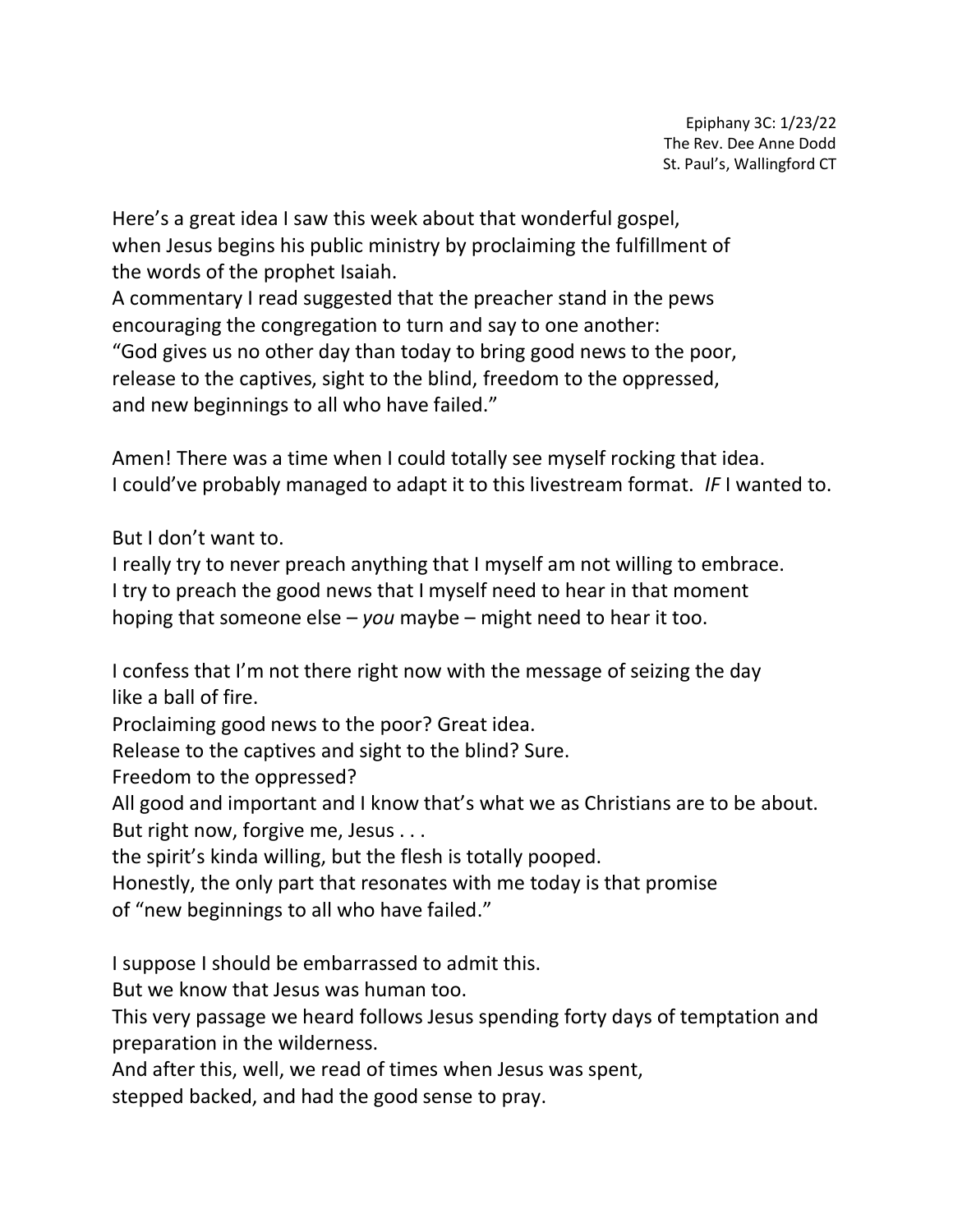How could we dare presume anything less for our frail human selves?

I'm thinking that today's other readings back me up. That famous passage from I Corinthians where Paul describes the body of Christ, each member, however humble, vital and valuable. Even the "weaker" are *indispensable.*

That first reading from Nehemiah (now that's a book we don't hear often enough) addressed to people, shell-shocked,

just coming out of exile, literally rebuilding.

And what's the first thing they do? Immerse themselves in the Word of God. *Weep.* And look for joy in the Lord, their strength.

This week Miss Frances and I attended (virtually, of course) a conference for Christian formation leaders.

We've not had a chance to debrief, but I can tell you that the part I hope will stay with me is the workshop "Micro-Sabbath: Refreshing and Refilling our Tanks One Minute at a Time."

"Micro-Sabbath" is premised on the idea that we're not made to run on a hamster wheel six days a week

only to connect with divine sanity on but the seventh.

Or even just a dedicated time of Morning Prayer at the start of the day.

We are made by God to welcome Sabbath moments into our lives *throughout* the day.

I was so taken by the presentation (by the Rev. Greg Farrand of a ministry called Second Breath) that I immediately googled them and got the app. (Yep, there's an app for that!)

As helpful as the presentation was, and as impressive as the app seems, here's what hooked me: The fine print along the bottom which says, *"Great outer work arises from great inner work. We cultivate both."*

Simple, right? Common sense.

And yet, we live in a culture that mostly celebrates outer work, at any cost. A culture which tells us that we are defined by what we do.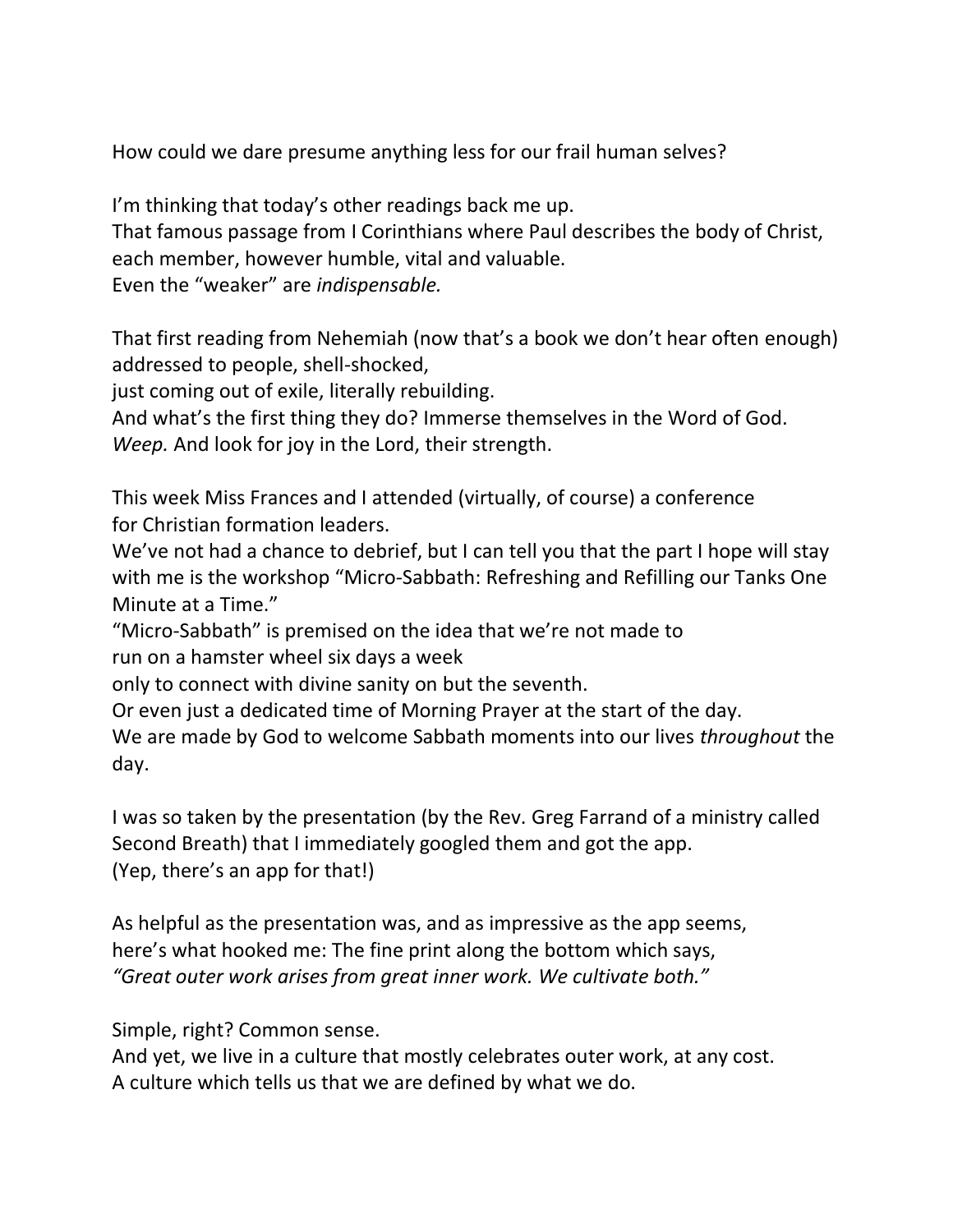Yes, it's very nice to do and accomplish things, especially for others. Certainly Jesus accomplished a lot in his short life, and calls us to walk the way of love with him.

*AND* . . . Jesus also proclaims that God loves us for who we are. That the divine is in our very being, not just our doing. God is with us in our waking and our sleeping, and those hazy times in between. God in Christ Jesus longs to engage us in deeper inner work trusting that the outer work will happen in and with and through him. (Once again, it's not all about us.)

I pray that someday soon I can stand up with a straight face and challenge us to the urgency of decisive action to join Jesus in turning this broken world rightside up.

It is a message we need to hear.

But we've got to be honest about where we are right now in Month 23 of a global pandemic in which we've been forced to rethink and reinvent

every aspect of our lives almost every day.

Speaking very personally, this latest omicron surge,

being thrown back to livestreaming in an empty church, if only for a few weeks, has taken considerable wind out of my sails.

For most of us, this extended time of pandemic may appear to have been "quiet" in a conventional sense.

But, if we're honest, it's been a constant white noise roar

of stress and anxiety and uncertainty – for twenty-three months, and counting. It's all a bit much.

And if you've not dared let yourself admit (even to yourself) just how exhausted you are,

I invite you to do so today.

It's ok. It's healthy to recognize when you've hit a wall.

It's a great first step toward that great inner work we sorely need.

Here's something we did at that online Micro-Sabbath workshop this week. The presenter, Greg Farrand, stopped talking,